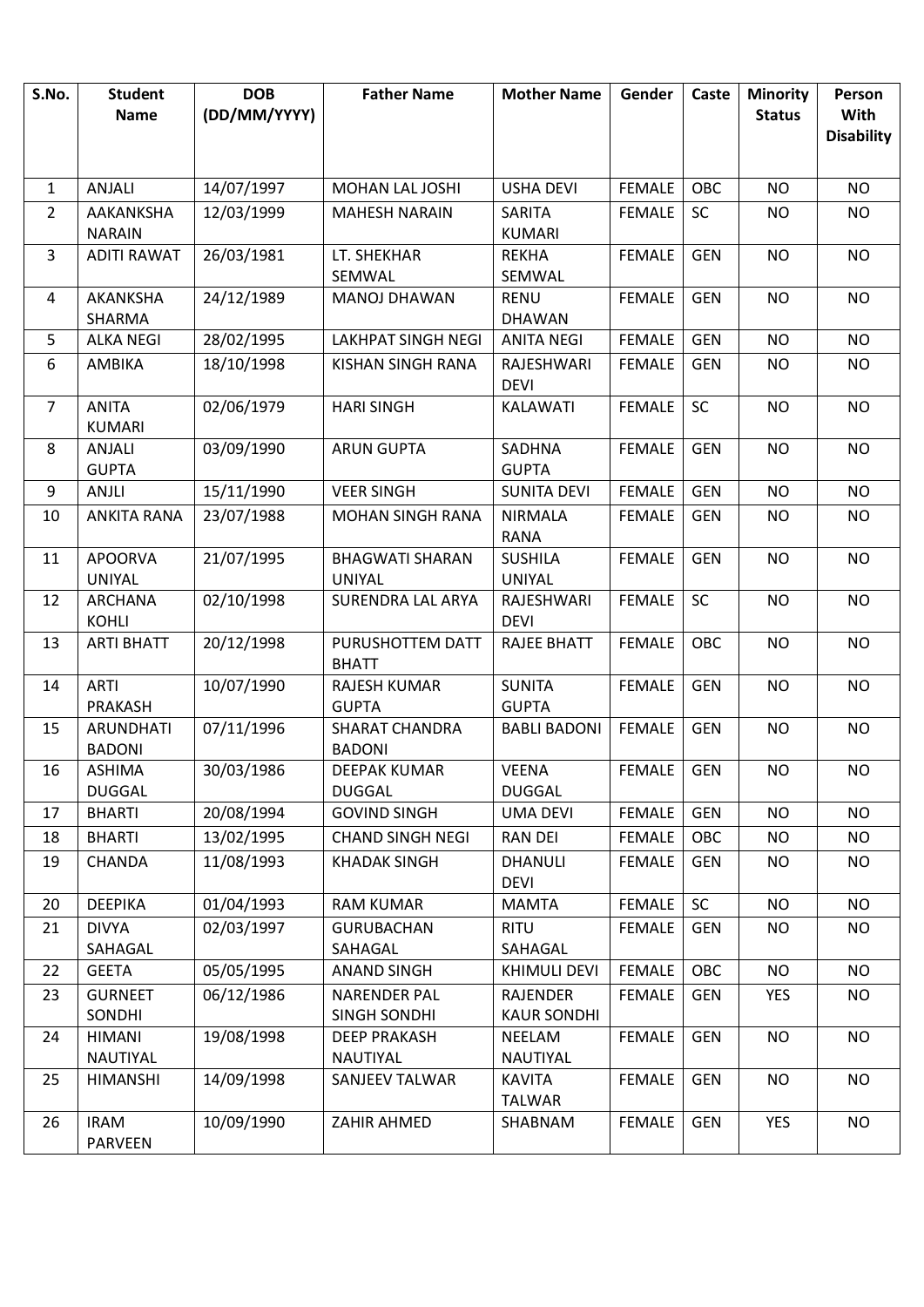| 27 | <b>ISHA SHAH</b>                   | 01/05/1998 | <b>JINENDRA KUMAR</b>                    | <b>ABHA SHAH</b>                  | <b>FEMALE</b> | <b>SC</b>  | <b>NO</b> | <b>NO</b> |
|----|------------------------------------|------------|------------------------------------------|-----------------------------------|---------------|------------|-----------|-----------|
| 28 | <b>JYOTI</b>                       | 15/04/1995 | <b>RAM CHANDER</b>                       | <b>SONA DEVI</b>                  | <b>FEMALE</b> | <b>GEN</b> | <b>NO</b> | <b>NO</b> |
| 29 | <b>KAJAL</b><br><b>KUMARI</b>      | 04/08/1997 | <b>RANJIT KUMAR</b>                      | <b>SUNITA DEVI</b>                | <b>FEMALE</b> | OBC        | <b>NO</b> | <b>NO</b> |
| 30 | KAMLA                              | 20/0/1996  | RAMIRAM                                  | <b>DHARMA</b><br><b>DEVI</b>      | <b>FEMALE</b> | SC         | <b>NO</b> | <b>NO</b> |
| 31 | <b>KIRAN SHAH</b>                  | 18/10/1998 | <b>MANOHAR SHAH</b>                      | <b>SHANTA DEVI</b>                | <b>FEMALE</b> | SC         | <b>NO</b> | <b>NO</b> |
| 32 | <b>KM. ARTI</b>                    | 20/06/1998 | PYAR CHAND KUMAI                         | RUKMANI<br><b>DEVI</b>            | <b>FEMALE</b> | OBC        | <b>NO</b> | NO        |
| 33 | KM. MEGHA<br><b>NEGI</b>           | 13/06/1997 | <b>MADAN SINGH NEGI</b>                  | SAVITRI NEGI                      | <b>FEMALE</b> | <b>GEN</b> | <b>NO</b> | <b>NO</b> |
| 34 | KM. NEHA                           | 01/01/1997 | <b>DINESH CHANDRA</b>                    | <b>KAVITA DEVI</b>                | <b>FEMALE</b> | OBC        | <b>NO</b> | <b>NO</b> |
| 35 | KM. URMILA                         | 21/01/1998 | <b>UMED SINGH</b>                        | <b>CHNADRA</b><br><b>DEVI</b>     | <b>FEMALE</b> | <b>GEN</b> | <b>NO</b> | NO        |
| 36 | <b>KRITI SURI</b><br><b>KAPOOR</b> | 29/12/1993 | PRADEEP KUMAR<br><b>SURI</b>             | <b>SNEH SURI</b>                  | <b>FEMALE</b> | <b>GEN</b> | <b>NO</b> | <b>NO</b> |
| 37 | <b>KRITIKA</b><br><b>KUNWAR</b>    | 02/04/1990 | YESHPAL SINGH<br><b>KUNWAR</b>           | <b>USHA</b><br><b>KUNWAR</b>      | <b>FEMALE</b> | <b>GEN</b> | <b>NO</b> | <b>NO</b> |
| 38 | <b>KUMARI</b><br><b>NUTAN</b>      | 27/10/1994 | <b>GIRISH CHANDER</b>                    | <b>SUSHILA DEVI</b>               | <b>FEMALE</b> | <b>GEN</b> | <b>NO</b> | <b>NO</b> |
| 39 | LATA                               | 01/01/1993 | <b>BHAGIRATH PRASAD</b><br><b>RATURI</b> | NERJARA DEVI                      | <b>FEMALE</b> | <b>GEN</b> | <b>NO</b> | <b>NO</b> |
| 40 | LATA                               | 01/01/1992 | LAKHPAT SINGH                            | SAKUNTLA<br><b>DEVI</b>           | <b>FEMALE</b> | <b>GEN</b> | <b>NO</b> | <b>NO</b> |
| 41 | LUXMI<br><b>THAPLIYAL</b>          | 13/12/1996 | <b>BHASKAR THAPLIYAL</b>                 | <b>SHOBHA</b><br><b>THAPLIYAL</b> | <b>FEMALE</b> | <b>GEN</b> | <b>NO</b> | <b>NO</b> |
| 42 | <b>MAHENDRA</b>                    | 30/06/1984 | <b>RANVIR SINGH</b>                      | <b>JAGAN KAUR</b>                 | <b>FEMALE</b> | SC         | <b>NO</b> | <b>NO</b> |
| 43 | <b>MANASI NEGI</b>                 | 06/06/1994 | YASH MOHAN SINGH<br><b>NEGI</b>          | <b>PRABHA</b><br>RAWAT            | <b>FEMALE</b> | <b>GEN</b> | NO        | <b>NO</b> |
| 44 | <b>MEENAXI</b>                     | 20/04/1996 | <b>INDRA LAL</b>                         | <b>SHIVDEI</b>                    | <b>FEMALE</b> | SC         | <b>NO</b> | <b>NO</b> |
| 45 | <b>MONIKA</b>                      | 20/04/1999 | <b>GIRISH CHANDRA</b>                    | <b>MANJU DEVI</b>                 | <b>FEMALE</b> | <b>GEN</b> | <b>NO</b> | <b>NO</b> |
| 46 | <b>MONIKA</b><br>CHAUHAN           | 15/08/1999 | KRISHNA CHANDRA<br>SINGH CHAUHAN         | <b>ANITA DEVI</b>                 | FEMALE        | GEN        | <b>NO</b> | NO.       |
| 47 | <b>MONIKA</b><br><b>RAWAT</b>      | 03/07/1995 | <b>BHARAT SINGH</b><br><b>RAWAT</b>      | SANJU<br><b>RAWAT</b>             | <b>FEMALE</b> | <b>GEN</b> | <b>NO</b> | <b>NO</b> |
| 48 | <b>MUSKAN</b><br>SHARMA            | 12/11/1998 | <b>SANJAY KUMAR</b><br>SHARMA            | SEEMA<br>SHARMA                   | <b>FEMALE</b> | <b>GEN</b> | <b>NO</b> | <b>NO</b> |
| 49 | NEELAM                             | 18/08/1994 | <b>HARPAL SINGH</b>                      | SAROJ BALA                        | <b>FEMALE</b> | SC         | <b>NO</b> | <b>NO</b> |
| 50 | <b>NEEMA</b>                       | 10/05/1997 | RANJEET SINGH                            | <b>HEMA DEVI</b>                  | <b>FEMALE</b> | <b>GEN</b> | NO        | <b>NO</b> |
| 51 | <b>NEHA BORA</b>                   | 13/08/1986 | <b>MOHAN BORA</b>                        | <b>SHALINI BORA</b>               | <b>FEMALE</b> | <b>GEN</b> | <b>NO</b> | NO        |
| 52 | <b>NEHA</b><br>KANOJIYA            | 10/06/1989 | <b>OM PRAKASH</b><br>KANOJIYA            | <b>DEEPA</b><br>KANOJIYA          | <b>FEMALE</b> | <b>GEN</b> | <b>NO</b> | <b>NO</b> |
| 53 | <b>NIKITA</b><br><b>RAWAT</b>      | 28/04/1994 | <b>JAIKRIT SINGH</b><br>RAWAT            | <b>BEERA DEVI</b>                 | <b>FEMALE</b> | <b>GEN</b> | <b>NO</b> | <b>NO</b> |
| 54 | NIRMALA                            | 10/04/1992 | GHANANAND                                | PARVATI DEVI                      | <b>FEMALE</b> | OBC        | <b>NO</b> | <b>NO</b> |
| 55 | NISHA RANA                         | 11/08/1998 | DHAM SINGH RANA                          | <b>USHA RANA</b>                  | <b>FEMALE</b> | <b>ST</b>  | NO        | NO.       |
| 56 | <b>NIVEDITA</b><br><b>RAWAT</b>    | 21/03/1997 | <b>VIRENDRA SINGH</b><br><b>RAWAT</b>    | <b>URMILA</b><br><b>RAWAT</b>     | <b>FEMALE</b> | <b>GEN</b> | <b>NO</b> | <b>NO</b> |
| 57 | POOJA                              | 10/07/1995 | <b>JAGVEER SINGH</b>                     | <b>JALMA DEVI</b>                 | <b>FEMALE</b> | OBC        | <b>NO</b> | NO        |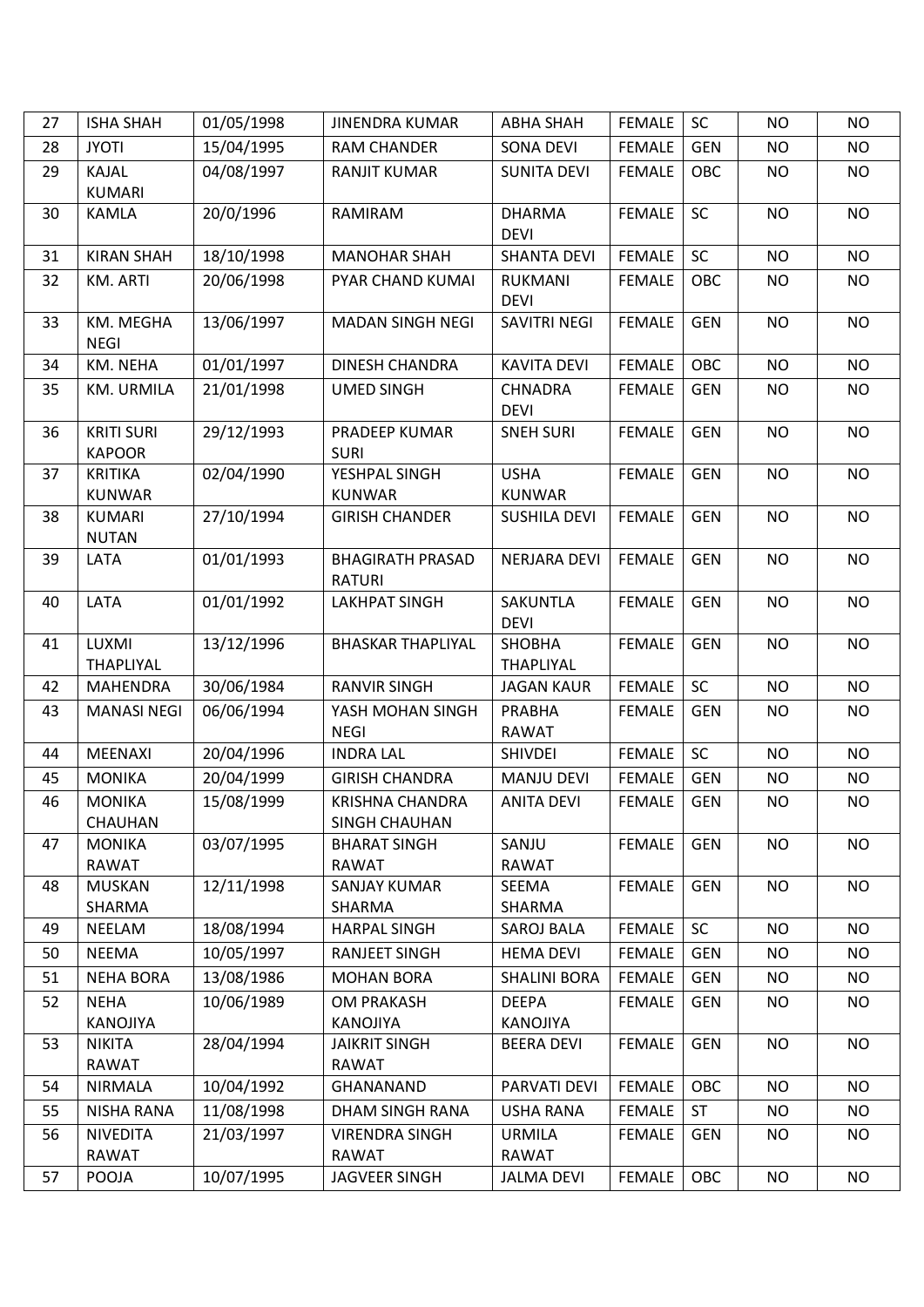| 58 | POOJA SHAH                       | 18/04/1994 | PADAM LAL                               | <b>DHARMA</b><br><b>DEVI</b>          | <b>FEMALE</b> | <b>SC</b>  | <b>NO</b> | <b>NO</b> |
|----|----------------------------------|------------|-----------------------------------------|---------------------------------------|---------------|------------|-----------|-----------|
| 59 | POOJA<br>SHARMA                  | 29/06/1982 | <b>SHIV NARAYAN</b><br>SHARMA           | <b>ANITA</b><br>SHARMA                | <b>FEMALE</b> | <b>GEN</b> | <b>NO</b> | <b>NO</b> |
| 60 | <b>POONAM</b><br><b>DEVI</b>     | 12/05/1985 | YASHPAL SINGH                           | <b>BHAGWANTI</b><br><b>DEVI</b>       | <b>FEMALE</b> | <b>SC</b>  | <b>NO</b> | <b>NO</b> |
| 61 | <b>POONAM</b><br>SHARMA          | 23/11/1991 | <b>ARUN SHARMA</b>                      | <b>ANITA</b><br>SHARMA                | <b>FEMALE</b> | <b>GEN</b> | <b>NO</b> | <b>NO</b> |
| 62 | <b>PRAKSHI</b><br><b>SAPRA</b>   | 08/08/1997 | PRAVEEN SAPRA                           | <b>SHAKSHI</b><br><b>SAPRA</b>        | <b>FEMALE</b> | <b>GEN</b> | <b>NO</b> | <b>NO</b> |
| 63 | <b>PRATIMA</b><br>GARG           | 08/01/1986 | <b>GHANSHYAM DAS</b><br>GARG            | <b>SANTOSH</b><br>GARG                | <b>FEMALE</b> | <b>GEN</b> | <b>NO</b> | <b>NO</b> |
| 64 | PRIYA<br><b>NAUGAIN</b>          | 12/01/1997 | MANESHWAR<br><b>NAUGAIN</b>             | <b>SATTI BALA</b><br><b>NAUGAIN</b>   | <b>FEMALE</b> | <b>GEN</b> | <b>NO</b> | <b>NO</b> |
| 65 | PRIYA<br>RAMOLA                  | 09/02/1997 | <b>VIKRAM RAMOLA</b>                    | <b>BIMLA</b><br><b>RAMOLA</b>         | <b>FEMALE</b> | <b>GEN</b> | <b>NO</b> | <b>NO</b> |
| 66 | PRIYANKA                         | 25/05/1994 | <b>JAGDISH SINGH</b>                    | <b>SUMAN DEVI</b>                     | <b>FEMALE</b> | <b>ST</b>  | <b>NO</b> | <b>NO</b> |
| 67 | <b>RAKHI</b>                     | 16/05/1997 | <b>VIDHYA PRAKASH</b><br><b>BADOLA</b>  | <b>SUNITA DEVI</b>                    | <b>FEMALE</b> | <b>GEN</b> | <b>NO</b> | <b>NO</b> |
| 68 | <b>RASHMI</b>                    | 18/04/1990 | <b>RAM KUMAR</b>                        | <b>MAMTA DEVI</b>                     | <b>FEMALE</b> | SC         | <b>NO</b> | <b>NO</b> |
| 69 | <b>REENA</b>                     | 10/08/1990 | <b>HARI CHAND</b>                       | <b>VIMLA DEVI</b>                     | <b>FEMALE</b> | ST         | <b>NO</b> | <b>NO</b> |
| 70 | <b>RENU</b><br><b>CHATURVEDI</b> | 10/01/1993 | <b>SUMAN KUMAR</b><br><b>CHATURVEDI</b> | <b>KUSUM</b>                          | <b>FEMALE</b> | <b>GEN</b> | <b>NO</b> | NO        |
| 71 | <b>RINKU</b>                     | 18/02/1993 | <b>MATVANAND</b>                        | <b>BHARTI DEVI</b>                    | <b>FEMALE</b> | SC         | <b>NO</b> | <b>NO</b> |
| 72 | RITIKA SAINI                     | 01/05/1997 | <b>BHOLA SINGH</b>                      | <b>ANGURI DEVI</b>                    | <b>FEMALE</b> | OBC        | <b>NO</b> | NO        |
| 73 | <b>RUBIA</b>                     | 20/06/1989 | <b>OM PRAKASH</b><br><b>BAMRADA</b>     | <b>SUSHILA DEVI</b><br><b>BAMRADA</b> | <b>FEMALE</b> | <b>GEN</b> | <b>NO</b> | NO        |
| 74 | SANGEETA<br>NAUTIYAL             | 15/01/1989 | D. P. NAUTIYAL                          | <b>SHANTI</b><br>NAUTIYAL             | <b>FEMALE</b> | <b>GEN</b> | <b>NO</b> | <b>NO</b> |
| 75 | <b>SAPNA</b><br><b>BARTWAL</b>   | 20/08/1998 | <b>DINESH SINGH</b><br><b>BARTWAL</b>   | <b>RADHA</b><br><b>BARTWAL</b>        | <b>FEMALE</b> | <b>GEN</b> | <b>NO</b> | <b>NO</b> |
| 76 | SEJAL<br><b>CHHETRI</b>          | 18/10/1994 | <b>GOPAL CHHETRI</b>                    | <b>REENA</b><br><b>CHHETRI</b>        | <b>FEMALE</b> | <b>GEN</b> | <b>NO</b> | <b>NO</b> |
| 77 | <b>SHIKSHA</b><br><b>BHATT</b>   | 14/07/1998 | <b>CHANDI PRASAD</b><br><b>BHATT</b>    | <b>ROSHNI DEVI</b><br><b>BHATT</b>    | <b>FEMALE</b> | <b>GEN</b> | <b>NO</b> | <b>NO</b> |
| 78 | SHALINI<br>SHARMA                | 14/01/1994 | RAMESH CHANDRA<br>SHARMA                | <b>VIMLA</b>                          | <b>FEMALE</b> | <b>GEN</b> | <b>NO</b> | <b>NO</b> |
| 79 | SHILPA<br><b>BHANDARI</b>        | 28/06/1997 | SATENDRA SINGH<br><b>BHANDARI</b>       | <b>ANITA</b><br><b>BHANDARI</b>       | <b>FEMALE</b> | <b>GEN</b> | <b>NO</b> | <b>NO</b> |
| 80 | SHIVALIKA<br>SAJWAN              | 01/03/1998 | <b>VIRENDRA SINGH</b><br>SAJWAN         | <b>SUNITA</b><br>SAJWAN               | <b>FEMALE</b> | <b>GEN</b> | <b>NO</b> | <b>NO</b> |
| 81 | SHIVANI<br>RANAKOTI              | 25/07/1994 | PAWAN RANAKOTI                          | NEELAM<br>RANAKOTI                    | <b>FEMALE</b> | <b>GEN</b> | <b>NO</b> | <b>NO</b> |
| 82 | SHIVANI<br><b>TOMAR</b>          | 23/08/1995 | PRATUL TOMAR                            | MAHESHWARI<br><b>TOMAR</b>            | <b>FEMALE</b> | <b>GEN</b> | <b>NO</b> | <b>NO</b> |
| 83 | SONAM<br><b>BHANDARI</b>         | 07/07/1997 | <b>KUNDAN SINGH</b><br><b>BHANDARI</b>  | PUSHPA DEVI                           | <b>FEMALE</b> | <b>GEN</b> | <b>NO</b> | <b>NO</b> |
| 84 | SONIKA                           | 27/04/1998 | RAMRAJ SINGH                            | SANGITA                               | <b>FEMALE</b> | OBC        | <b>NO</b> | <b>NO</b> |
| 85 | <b>SUDHA</b><br>MAITHANI         | 04/07/1983 | <b>RAM PRASAD</b><br>BIJALWAN           | RAJESHWARI<br><b>DEVI</b>             | <b>FEMALE</b> | OBC        | <b>NO</b> | <b>NO</b> |